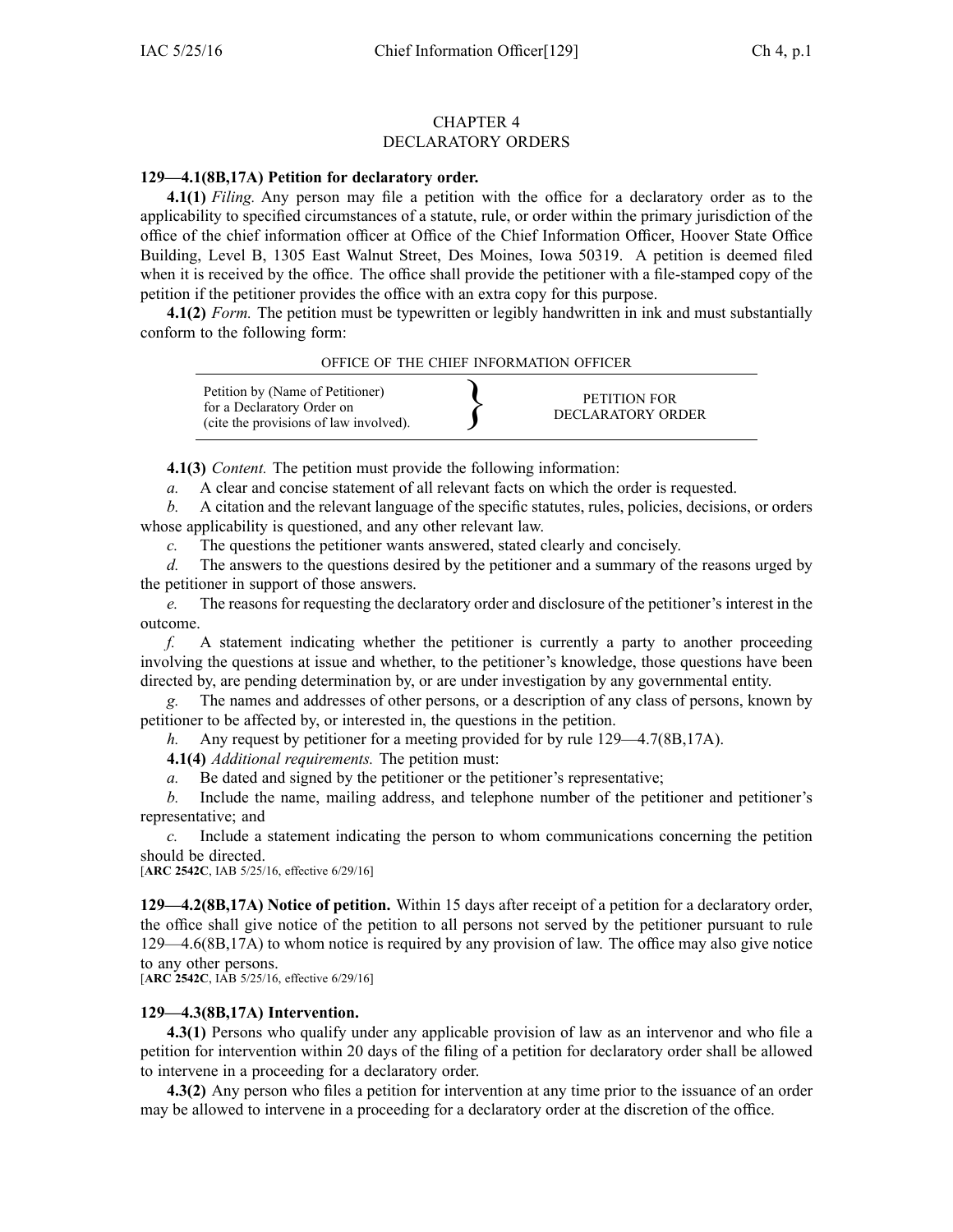**4.3(3)** Filing. A petition for intervention shall be filed at Office of the Chief Information Officer, Hoover State Office Building, Level B, 1305 East Walnut Street, Des Moines, Iowa 50319. Such <sup>a</sup> petition is deemed filed when it is received by the office. The office will provide the petitioner with <sup>a</sup> file-stamped copy of the petition for intervention if the petitioner provides an extra copy for this purpose.

**4.3(4)** Form. A petition for intervention must be typewritten or legibly handwritten in ink and must substantially conform to the following form:

| OFFICE OF THE CHIEF INFORMATION OFFICER |  |
|-----------------------------------------|--|
|-----------------------------------------|--|

| Petition by (Name of Original Petitioner)<br>for a Declaratory Order on | PETITION FOR        |
|-------------------------------------------------------------------------|---------------------|
| (cite the provisions of law cited in the<br>original petition).         | <b>INTERVENTION</b> |

**4.3(5)** Content. The petition for intervention must provide the following information:

*a.* Facts supporting the intervenor's standing and qualifications for intervention.

*b.* The answers urged by the intervenor to the question or questions presented and <sup>a</sup> summary of the reasons urged in suppor<sup>t</sup> of those answers.

*c.* Reasons for requesting intervention and disclosure of the intervenor's interest in the outcome.

*d.* A statement indicating whether the intervenor is currently <sup>a</sup> party to any proceeding involving the questions at issue and whether, to the intervenor's knowledge, those questions have been decided by, are pending determination by, or are under investigation by any governmental entity.

*e.* The names and addresses of any additional persons, or <sup>a</sup> description of any additional class of persons, known by the intervenor to be affected by, or interested in, the questions presented.

*f.* Whether the intervenor consents to be bound by the determination of the matters presented in the declaratory order proceeding.

**4.3(6)** Additional requirements. The petition must:

*a.* Be dated and signed by the intervenor or the intervenor's representative;

*b.* Include the name, mailing address, and telephone number of the intervenor and intervenor's representative; and

*c.* Include <sup>a</sup> statement indicating the person to whom communications should be directed. [**ARC 2542C**, IAB 5/25/16, effective 6/29/16]

**129—4.4(8B,17A) Briefs.** The petitioner or intervenor may file <sup>a</sup> brief in suppor<sup>t</sup> of the position urged. The office may reques<sup>t</sup> <sup>a</sup> brief from the petitioner, any intervenor, or any other person concerning the questions raised in the petition.

[**ARC 2542C**, IAB 5/25/16, effective 6/29/16]

**129—4.5(8B,17A) Inquiries.** Inquiries concerning the status of <sup>a</sup> declaratory order may be made to the Office of the Chief Information Officer, c/o Business Services Division, Hoover State Office Building, Level B, 1305 East Walnut Street, Des Moines, Iowa 50319. [**ARC 2542C**, IAB 5/25/16, effective 6/29/16]

#### **129—4.6(8B,17A) Service and filing of petitions and other papers.**

**4.6(1)** *When service required.* Except where otherwise provided by law, every petition for declaratory order, petition for intervention, brief, or other paper filed in <sup>a</sup> proceeding for <sup>a</sup> declaratory order shall be served upon each of the parties of record to the proceeding, and on all other persons identified in the petition for declaratory order or petition for intervention as affected by or interested in the questions presented, simultaneously with its filing. The party filing <sup>a</sup> document is responsible for service on all parties and other affected or interested persons.

**4.6(2)** *Filing—when required.* All petitions for declaratory orders, petitions for intervention, briefs, or other papers in <sup>a</sup> proceeding for <sup>a</sup> declaratory order shall be filed with the Office of the Chief Information Officer, Hoover State Office Building, Level B, 1305 East Walnut Street, Des Moines, Iowa 50319. All petitions, briefs, or other papers that are required to be served upon <sup>a</sup> party shall be filed simultaneously with the office.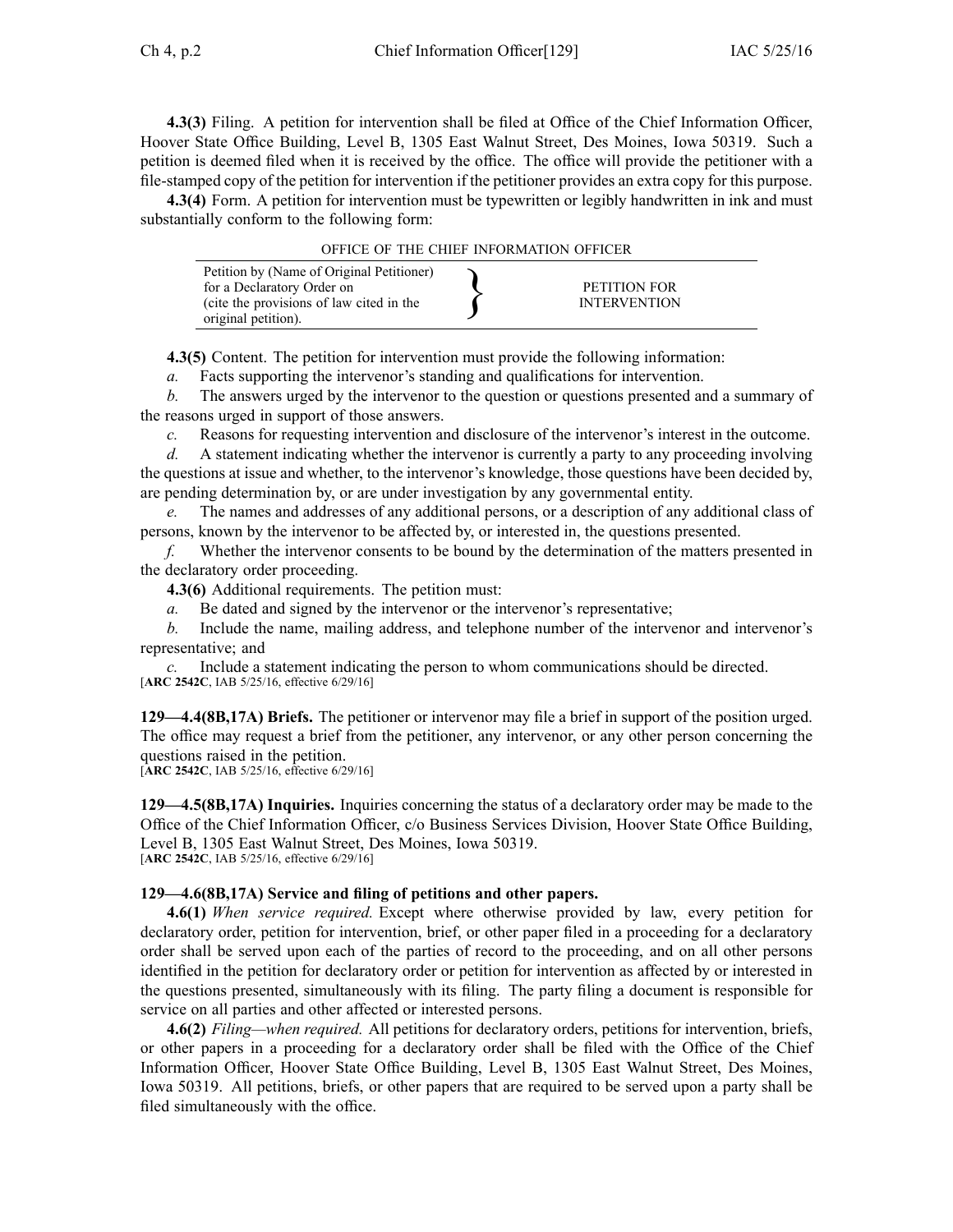**4.6(3)** *Method of service, time of filing, and proof of mailing.* Method of service, time of filing, and proof of mailing shall be as provided by rule 129—6.14(8B,17A). [**ARC 2542C**, IAB 5/25/16, effective 6/29/16]

**129—4.7(8B,17A) Consideration.** Upon reques<sup>t</sup> by petitioner, the office shall schedule <sup>a</sup> brief and informal meeting between the original petitioner, all intervenors, and the office to discuss the questions raised. The office may solicit comments from any person on the questions raised. Additionally, any person may submit comments on the questions raised to the office. [**ARC 2542C**, IAB 5/25/16, effective 6/29/16]

# **129—4.8(8B,17A) Action on petition.**

**4.8(1)** The office shall take action on <sup>a</sup> petition for <sup>a</sup> declaratory order within 30 days after its receipt as required by Iowa Code section [17A.9](https://www.legis.iowa.gov/docs/ico/section/17A.9.pdf).

**4.8(2)** The date of issuance of an order or of <sup>a</sup> refusal to issue an order is as defined in rule 129—6.2(8B,17A).

[**ARC 2542C**, IAB 5/25/16, effective 6/29/16]

# **129—4.9(8B,17A) Refusal to issue order.**

**4.9(1)** The office shall not issue <sup>a</sup> declaratory order where prohibited by Iowa Code section [17A.9\(1\)](https://www.legis.iowa.gov/docs/ico/section/17A.9.pdf) and may refuse to issue <sup>a</sup> declaratory order on some or all questions raised for the following reasons:

*a.* The petition does not substantially conform to or comply with the requirements set forth in rule 129—4.1(8B,17A) relating to filing, form, content, or additional requirements.

*b.* The petition does not contain facts sufficient to demonstrate that the petitioner will be aggrieved or adversely affected by the failure of the office to issue an order.

*c.* The office does not have jurisdiction over the questions presented in the petition.

*d.* The questions presented by the petition are also presented in <sup>a</sup> current rule making, contested case, or other office or judicial proceeding that may definitively resolve them.

*e.* The questions presented by the petition would more properly be resolved in <sup>a</sup> different type of proceeding or by another body with jurisdiction over the matter.

*f.* The facts or questions presented in the petition are unclear, overbroad, insufficient, or otherwise inappropriate as <sup>a</sup> basis upon which to issue an order.

*g.* There is no need to issue an order because the questions raised in the petition have been settled due to <sup>a</sup> change in circumstances.

*h.* The petition is not based upon facts calculated to aid in the planning of future conduct but is, instead, based solely upon prior conduct in an effort to establish the effect of that conduct or to challenge an office decision already made.

*i.* The petition requests a declaratory order that would necessarily determine the legal rights, duties, or responsibilities of other persons who have not joined in the petition or filed <sup>a</sup> similar petition and whose position on the questions presented may fairly be presumed to be adverse to that of petitioner.

*j.* The petitioner requests that the office determine whether a statute is unconstitutional on its face. **4.9(2)** A refusal to issue <sup>a</sup> declaratory order must indicate the specific grounds for the refusal and constitutes final office action on the petition.

**4.9(3)** Refusal to issue <sup>a</sup> declaratory order pursuan<sup>t</sup> to this provision does not preclude the filing of <sup>a</sup> new petition that seeks to eliminate the grounds for refusal to issue an order.

[**ARC 2542C**, IAB 5/25/16, effective 6/29/16]

**129—4.10(8B,17A) Contents of declaratory order—effective date.** In addition to the ruling itself, <sup>a</sup> declaratory order must contain the date of its issuance, the name of the petitioner, the name of any intervenors, the specific statutes, rules, policies, decisions, or orders involved, the particular facts upon which it is based, and the reasons for its conclusion. A declaratory order is effective on the date of issuance.

[**ARC 2542C**, IAB 5/25/16, effective 6/29/16]